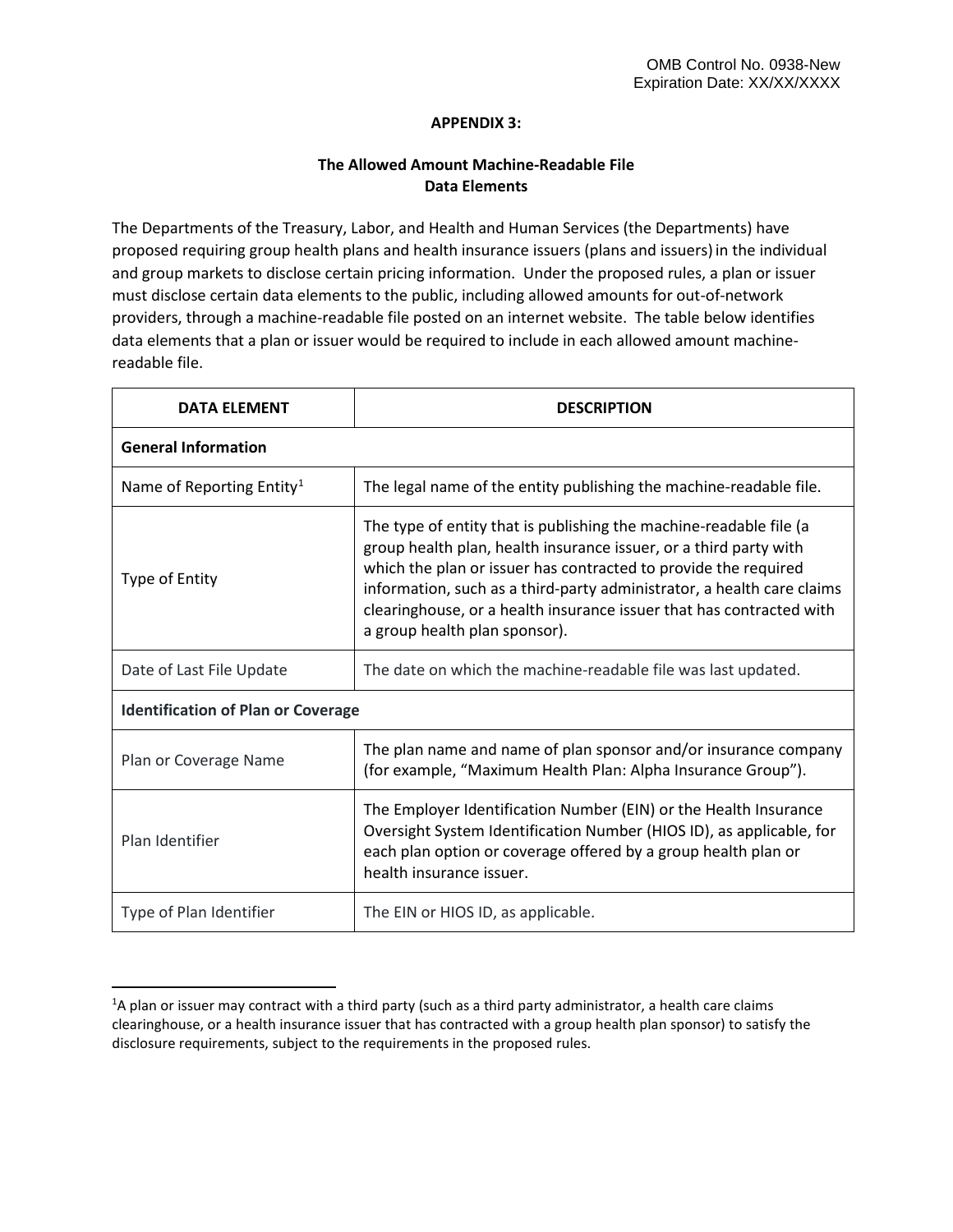| <b>DATA ELEMENT</b>                              | <b>DESCRIPTION</b>                                                                                                                                                                                                                                                                                                                                                                                                                          |  |
|--------------------------------------------------|---------------------------------------------------------------------------------------------------------------------------------------------------------------------------------------------------------------------------------------------------------------------------------------------------------------------------------------------------------------------------------------------------------------------------------------------|--|
| Type of Plan Market                              | The type of market in which the plan is offered (individual or group<br>market coverage).                                                                                                                                                                                                                                                                                                                                                   |  |
| Type of Product Network                          | The particular type of product network (for example, health<br>maintenance organization, preferred provider organization, exclusive<br>provider organization, or point of service) through which a group<br>health plan or health insurance issuer offers a discrete package of<br>health coverage.                                                                                                                                         |  |
| <b>Network Name</b>                              | The name of the network through which a group health plan or<br>health insurance issuer offers a discrete package of health coverage.                                                                                                                                                                                                                                                                                                       |  |
| <b>Identification of Providers</b>               |                                                                                                                                                                                                                                                                                                                                                                                                                                             |  |
| <b>Provider Name</b>                             | The legal name of the person or entity associated with a National<br>Provider Identifier (NPI).                                                                                                                                                                                                                                                                                                                                             |  |
| <b>NPI</b>                                       | The unique 10-digit identification number issued to a provider by the<br>Centers for Medicare & Medicaid Services.                                                                                                                                                                                                                                                                                                                          |  |
| Provider Zip Code                                | The postal ZIP code of the physical location where the servicing<br>provider renders items or services or dispenses prescriptions. May<br>include non-U.S. ZIP codes. For U.S. ZIP codes, the ZIP+4 (also<br>referred to as the "plus-four" or "add-on" code) must be included. A<br>complete record of each of the data elements listed in this table<br>must be separately reported for each separate physical location of a<br>provider. |  |
| <b>Historical Out-of-Network Allowed Amounts</b> |                                                                                                                                                                                                                                                                                                                                                                                                                                             |  |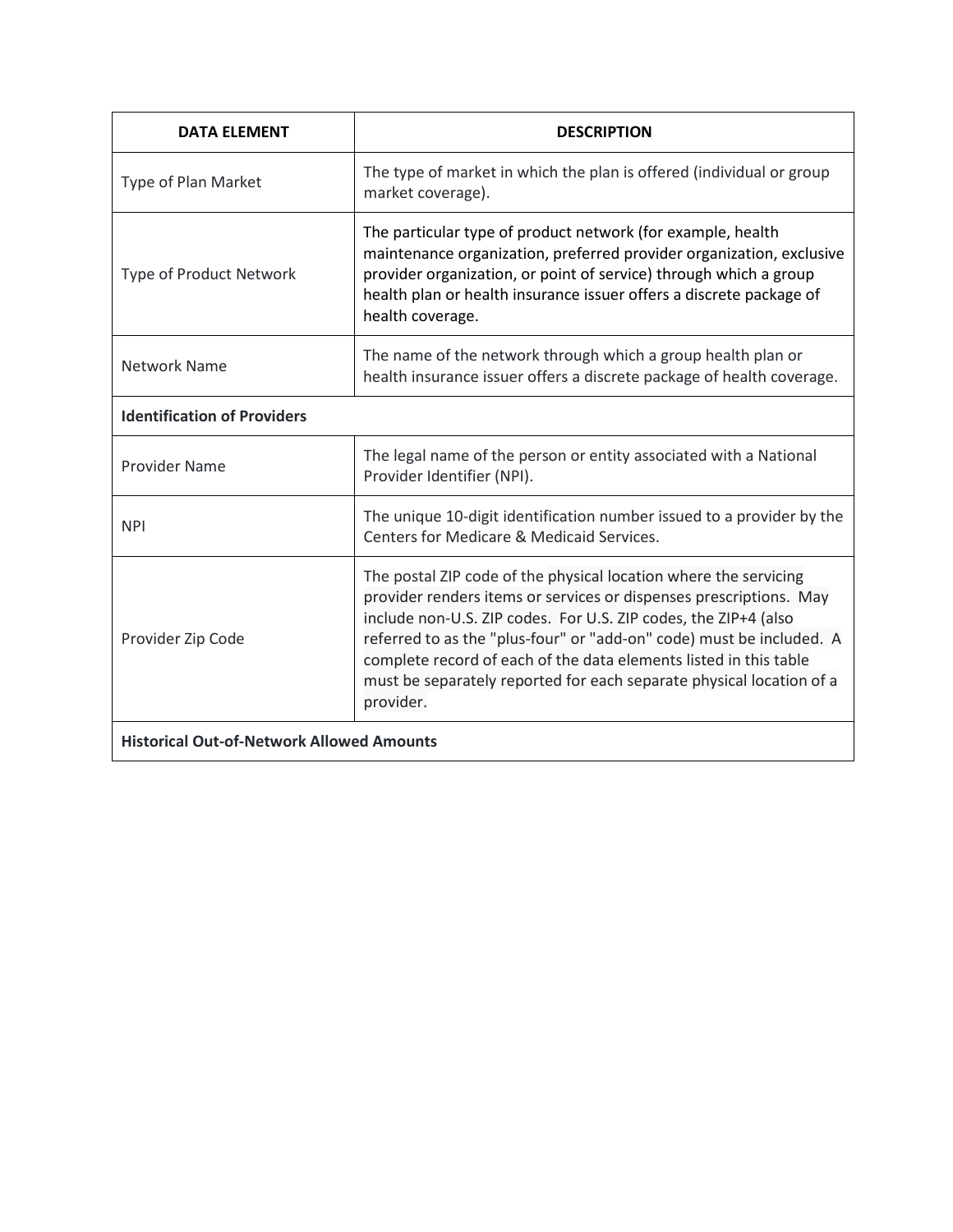| <b>DATA ELEMENT</b>                         | <b>DESCRIPTION</b>                                                                                                                                                                                                                                                                                                                                                                                                                                                                                                                                                                                                                                                                                                                                                                                                                                                                                                                                                                                                                                                                                                                                                                                                                                                                                                 |  |
|---------------------------------------------|--------------------------------------------------------------------------------------------------------------------------------------------------------------------------------------------------------------------------------------------------------------------------------------------------------------------------------------------------------------------------------------------------------------------------------------------------------------------------------------------------------------------------------------------------------------------------------------------------------------------------------------------------------------------------------------------------------------------------------------------------------------------------------------------------------------------------------------------------------------------------------------------------------------------------------------------------------------------------------------------------------------------------------------------------------------------------------------------------------------------------------------------------------------------------------------------------------------------------------------------------------------------------------------------------------------------|--|
| Unique Out-of-Network<br>Allowed Amount     | Each unique allowed amount, reflected as a dollar amount, that a<br>group health plan or health insurance issuer paid for a covered item<br>or service furnished by an out-of-network provider during the 90-day<br>time period that begins 180 days prior to the publication date of the<br>machine-readable file. The allowed amount would be reported as<br>the aggregate of the actual amount the plan or issuer paid to the<br>out-of-network provider for a particular covered item or service, plus<br>the participant's, beneficiary's, or enrollee's share of the cost. To<br>protect patient privacy, a plan or issuer must not provide out-of-<br>network allowed amount data for a particular provider and a<br>particular item or service when compliance would require the plan<br>or issuer to report out-of-network allowed amounts for a particular<br>provider in connection with fewer than 10 different claims for<br>payment. Issuers, service providers, or other parties with which the<br>plan or issuer has contracted may aggregate out-of-network allowed<br>amounts for more than one plan or insurance policy or contract. If<br>information is aggregated, the 10 minimum claims threshold would<br>apply to the aggregated claims data set, and not at the plan or issuer<br>level. |  |
| NPI Associated with Allowed<br>Amount       | The NPI associated with each provider-specific allowed amount for<br>each covered item or service included in the machine-readable file.                                                                                                                                                                                                                                                                                                                                                                                                                                                                                                                                                                                                                                                                                                                                                                                                                                                                                                                                                                                                                                                                                                                                                                           |  |
| <b>Identification of Items and Services</b> |                                                                                                                                                                                                                                                                                                                                                                                                                                                                                                                                                                                                                                                                                                                                                                                                                                                                                                                                                                                                                                                                                                                                                                                                                                                                                                                    |  |
| <b>Billing Code</b>                         | The code used by a group health plan or health insurance issuer or<br>its in-network providers to identify health care items or services for<br>purposes of billing, adjudicating, and paying claims for a covered<br>item or service.                                                                                                                                                                                                                                                                                                                                                                                                                                                                                                                                                                                                                                                                                                                                                                                                                                                                                                                                                                                                                                                                             |  |
| Type of Billing Code                        | The types of billing codes include the Current Procedural<br>Terminology (CPT) code, Healthcare Common Procedure Coding<br>System (HCPCS) code, Diagnosis-Related Group (DRG) code, National<br>Drug Code (NDC), or other common payer identifier.                                                                                                                                                                                                                                                                                                                                                                                                                                                                                                                                                                                                                                                                                                                                                                                                                                                                                                                                                                                                                                                                 |  |
| <b>Billing Code Type Version</b>            | Any version designation associated with the billing code type. For<br>example, Medicare is currently using the International Classification<br>of Diseases (ICD) version 10.                                                                                                                                                                                                                                                                                                                                                                                                                                                                                                                                                                                                                                                                                                                                                                                                                                                                                                                                                                                                                                                                                                                                       |  |
| <b>Bundle Indicator</b>                     | Indication as to whether the billing code applies to a bundle of items<br>and services under a bundled payment arrangement or whether the<br>billing code only applies to a singular item or service.                                                                                                                                                                                                                                                                                                                                                                                                                                                                                                                                                                                                                                                                                                                                                                                                                                                                                                                                                                                                                                                                                                              |  |
| Covered<br>Items and Services               | The name of each item or service for which the costs are payable, in<br>whole or in part, under the terms of the group health plan or health<br>insurance coverage.                                                                                                                                                                                                                                                                                                                                                                                                                                                                                                                                                                                                                                                                                                                                                                                                                                                                                                                                                                                                                                                                                                                                                |  |